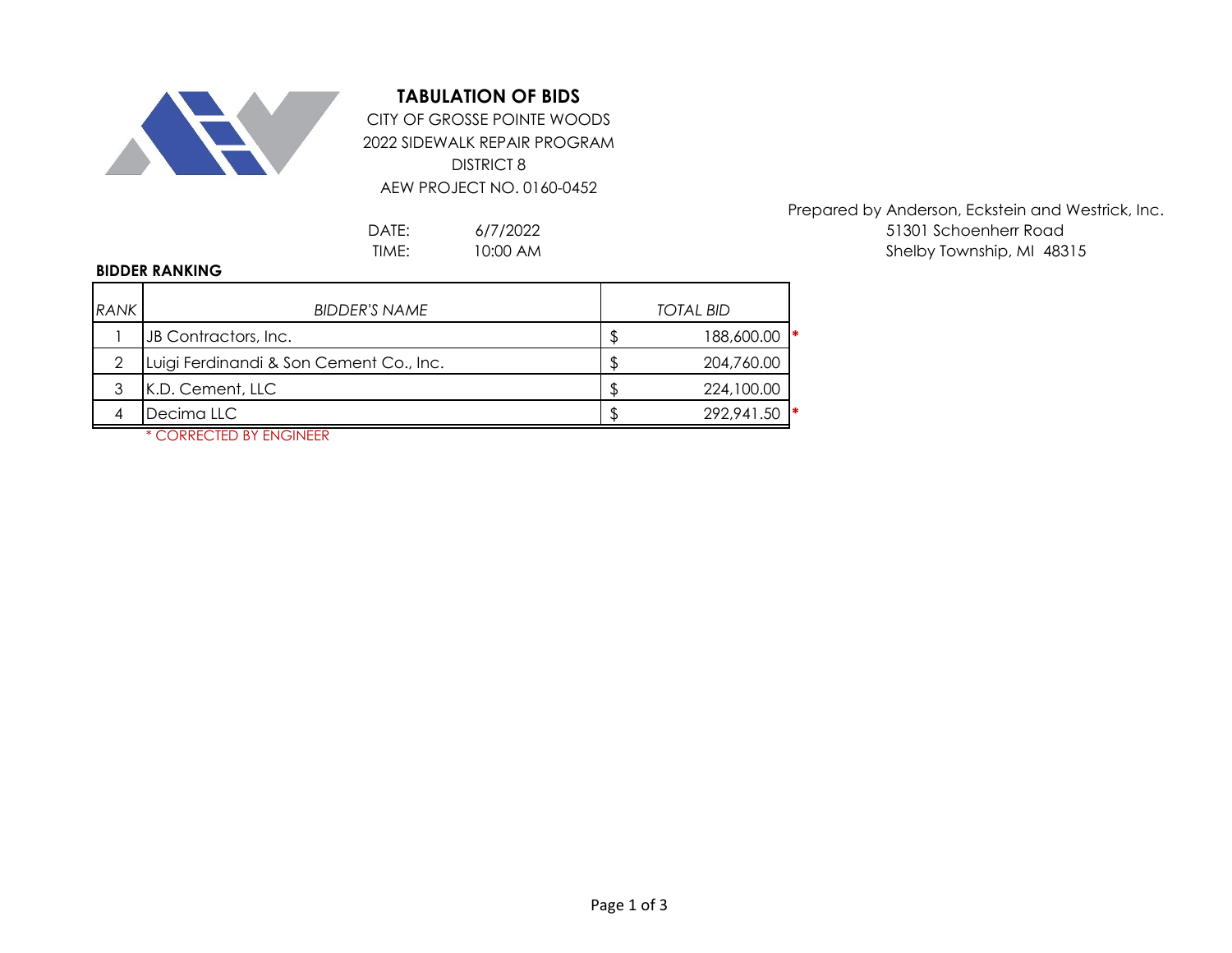|      | CITY OF GROSSE POINTE WOODS                    |                         |       |                          |            |                                         |            |
|------|------------------------------------------------|-------------------------|-------|--------------------------|------------|-----------------------------------------|------------|
|      | 2022 SIDEWALK REPAIR PROGRAM                   |                         |       | JB Contractors, Inc.     |            | Luigi Ferdinandi & Son Cement Co., Inc. |            |
|      | <b>DISTRICT 8</b>                              |                         |       | 2933 Military Street     |            | 16481 Common                            |            |
|      | AEW PROJECT NO. 0160-0452                      |                         |       | Detroit, Michigan 482019 |            | Roseville, Michigan 48066               |            |
| Item |                                                | Estimated               |       |                          |            |                                         |            |
| No.  | Description                                    | Quantity                | Units | Unit Price               | Amount     | Unit Price                              | Amount     |
| 1.   | _Bonds, Insurance & Mobilization Expense-3% Ma |                         | LS    | 5,000.00                 | 5,000.00   | 2,000.00                                | 2.000.00   |
| 2.   | Sidewalk, Rem                                  | 1,970                   | Syd   | 20.00                    | 39,400.00  | 18.00                                   | 35,460.00  |
| 3.   | _Subgrade Undercutting, Modified               | 40                      | Cyd   | 40.00                    | 1,600.00   | 20.00                                   | 800.00     |
| 4.   | Maintenance Gravel, LM                         | 50                      | Cyd   | 35.00                    | 1,750.00   | 20.00                                   | 1,000.00   |
| 5.   | <b>External Structure Wrap, 18 inch</b>        | 3                       | Ea    | 800.00                   | 2,400.00   | 300.00                                  | 900.00     |
| 6.   | Dr Structure Cover, Adj, Case 1, Modified      | 3                       | Ea    | 250.00                   | 750.00     | 300.00                                  | 900.00     |
| 7.   | Dr Structure Cover, Adj, Case 2                |                         | Ea    | 250.00                   | 250.00     | 500.00                                  | 500.00     |
| 8.   | Dr Structure, Adj, Add Depth                   | 10                      | Ft.   | 250.00                   | 2,500.00   | 300.00                                  | 3,000.00   |
| 9.   | _Dr Structure Frame and Cover, Manhole         | $\overline{2}$          | Ea    | 800.00                   | 1.600.00   | 500.00                                  | 1,000.00   |
| 10.  | _Dr Structure Frame and Cover, Gate Well       |                         | Ea    | 800.00                   | 800.00     | 500.00                                  | 500.00     |
| 11.  | Sidewalk, Conc, 4 inch                         | 15,500                  | Sft   | 6.00                     | 93,000.00  | 8.00                                    | 124,000.00 |
| 12.  | Sidewalk, Conc, 6 inch                         | 1,500                   | Sft   | 7.00                     | 10,500.00  | 9.00                                    | 13,500.00  |
| 13.  | Sidewalk, Conc, 8 inch                         | 500                     | Sft   | 8.50                     | 4,250.00   | 12.00                                   | 6,000.00   |
| 14.  | _Sidewalk Ramp, Conc, 4 inch                   | 250                     | Sft   | 10.00                    | 2,500.00   | 12.00                                   | 3,000.00   |
| 15.  | _Traffic Control and Maintenance               |                         | LS.   | 7,000.00                 | 7,000.00   | 2,000.00                                | 2,000.00   |
| 16.  | _Surface Restoration, Seeding                  | 300                     | Syd   | 1.00                     | 300.00     | 9.00                                    | 2,700.00   |
| 17.  | _Trimming Tree Roots                           | 100                     | Ea    | 150.00                   | 15,000.00  | 75.00                                   | 7,500.00   |
|      |                                                |                         |       |                          |            |                                         |            |
|      |                                                | <b>TOTAL AMOUNT BID</b> |       | -S                       | 188,600.00 | \$                                      | 204,760.00 |

**TABULATION OF BIDS**

\* CORRECTED BY ENGINEER